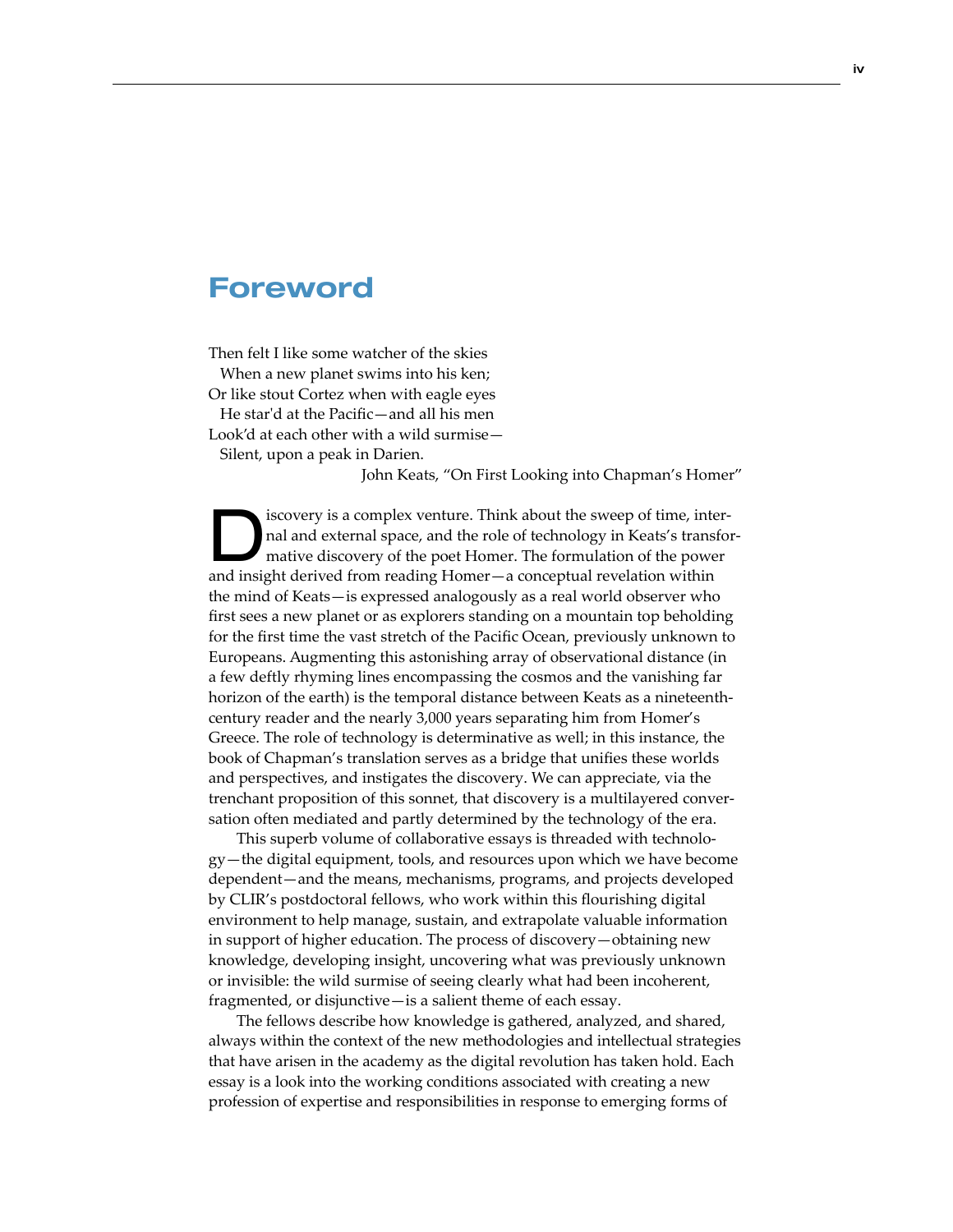scholarly communication and pedagogy. From the eighteenth-century Age of Enlightenment onward, the chief objective of most colleges and universities has been to promote "discovery and advancement of new knowledge"; this collection of essays sits comfortably, formatively within that tradition.

As importantly, the essays also represent the most articulate, detailed evidence of a major shift in CLIR's vision and mission over the last decade. Previously, the Council conducted research, convened review panels, and awarded fellowships framed by a pervasive theme—the preservation of and access to our cultural heritage. We still pursue this fundamental responsibility. However, we have augmented our agenda by taking a more active role; we are forging partnerships with libraries, cultural institutions, and communities of higher learning and collaborating with them to create programs to enhance research, teaching, and learning environments. CLIR means to influence and help direct the evolution of higher education in the twenty-first century thoughtfully, deliberatively, and over the longer term: to transform the information landscape in support of the advancement of knowledge. This approach can be described as a sustained innovation.

Like *discovery*, the term *innovation* adheres to higher education in varying degrees. The concept generally applies to business and corporate phenomena, but more recently has nested in discussions of higher education as both a warning and a way out of some of the problems that vex universities and colleges, such as the cost of tuition, the perception that research is too narrowly focused or abstract and does not serve the public good, and questions about the practical value of an institution's curriculum. Almost invariably, a disruptive innovation is some form of digital technology. Most recently, MOOCs have taken center stage. These massive online courses, which can enroll more than 100,000 students, have been hailed within higher education as the future of pedagogy, with predictable exhortations to adopt these instruments of instruction or face obsolescence. Also predictably, the chorus of proponents has become more muted over the last few years as the costs, production complexity, market, and faculty investment of time have become better understood and more challenging.

The eager initial embracing of MOOCs and the attendant agitation are reminiscent of similar prognostications and heated prose two decades ago, when online course instruction was touted as the end of higher education as we know it.<sup>1</sup> Extrapolating, there appears to be a tendency both inside and outside higher education to grab onto the newest, brightest technological phenomenon; invest it with disruptive, transformational potential; and then walk back when the proof of concept falters. This is not to argue against experimentation and risk taking; it is to caution about the ad hoc nature of these technologies and the surprising lack of the skepticism and rigor of testing that attends other aspects of higher education.

The adoption of CLIR's sustained innovation approach acknowledges that digital technology is indeed transformative and often disruptive, but it is also expensive, duplicative, and inefficient. Lessons are learned; projects fade into virtual fossils. We also believe that technology will eventually transform higher education and want to ensure that this transformation is well

<sup>1</sup> See Lewis J. Perelman, *School's Out* (1993); and Wikipedia article on rise and fall of Fathom. com<https://en.wikipedia.org/wiki/Fathom.com>.